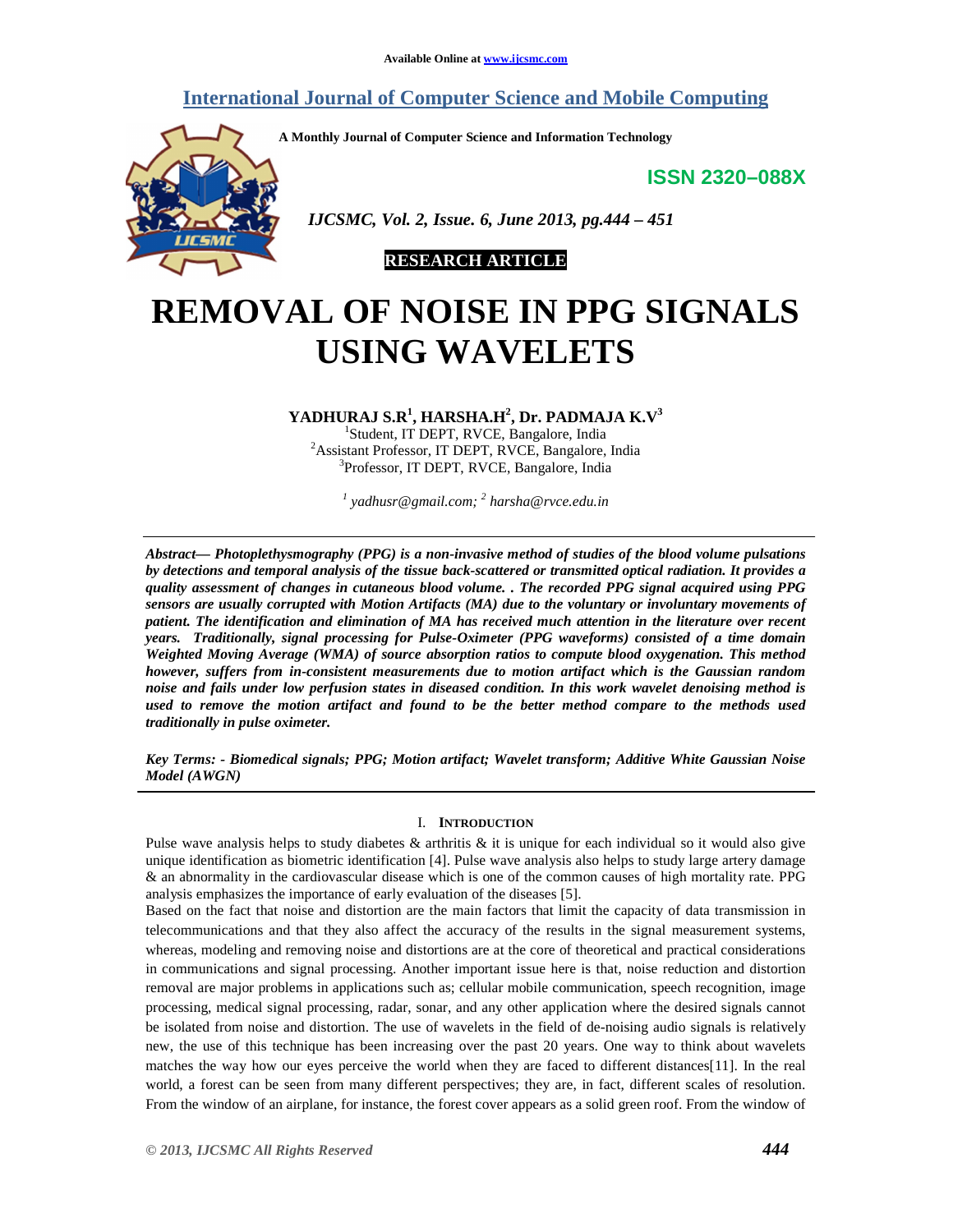a car, the green roof gets transformed into individual trees, and if we leave the car and approach to the forest, we can gradually see details such as the trees branches and leaves. If we had a magnifying glass, we could see a dew drop on the tip of a leaf. As we get closer to even smaller scales, we can discover details that we had not seen before. On the other hand, if we tried to do the same thing with a photograph, we would be completely frustrated. If we enlarged the picture "closer" to a tree, we would only be able to see a blurred tree image; we would not be able to spot neither the branch, nor the leaf, and it would be impossible to spot the dew drop. Although our eyes can see on many scales of resolution, the camera can only display one at a time(12).

#### **Basic noise theory:**

Noise is defined as an unwanted signal that interferes with the communication or measurement of another signal. A noise itself is an information-bearing signal that conveys information regarding the sources of the noise and the environment in which it propagates.

**1.1 Signal to noise ratio**: The signal-to-noise ratio (SNR) is commonly used to assess the effect of noise on a signal. This measurement is based on an additive noise model, where the quantized signal  $xq[n]$  is a superposition of the unquantized, undistorted signal x[n] and the additive quantization error e[n]. The ratio between the signal powers of x[n] and e[n] defines the SNR. SNR generally given in a logarithmic scale, in decibels (dB)

$$
SNR_{dB} = 20 * \log_{10} \frac{\sigma \kappa}{\sigma \sigma} \dots \dots \dots \dots (1)
$$

1.2 White noise Shown in Figure 1, white noise is defined as an uncorrelated random noise process with equal power at all frequencies. Random noise has the same power at all frequencies in the range of  $\infty$  it would necessarily need to have infinite power, and it is therefore an only a theoretical concept. However, a bandlimited noise process with a flat spectrum covering the frequency range of a band-limited communication system is practically considered a white noise process[9].



Fig. 1. Shows an illustration of (a) white noise time-domain signal, (b) its autocorrelation function is a delta function, and (c) its power spectrum is a constant function of frequency

#### **1.3Additive White Gaussian Noise Model (AWGN)**

In classical communication theory, it assumed that the noise is a stationary additive white Gaussian (AWGN) process. Although for some problems this is a valid assumption and leads to mathematically convenient and useful solutions, in practice, the noise is often time-varying, correlated and non-Gaussian. This is particularly true for impulsive-type noise and for acoustic noise, which is non-stationary and non-Gaussian and hence cannot be modeled using the AWGN assumption[13].

#### II. **METHODOLOGY**

#### **2.1 One stage filtering: Approximations and details**

For many signals, the low-frequency content is the most important part because it gives to the signal its identity. The high-frequency content, on the other hand, imparts nuance. Consider the human voice. If highfrequency components are removed, the voice sounds different, but the words are still audible and clearly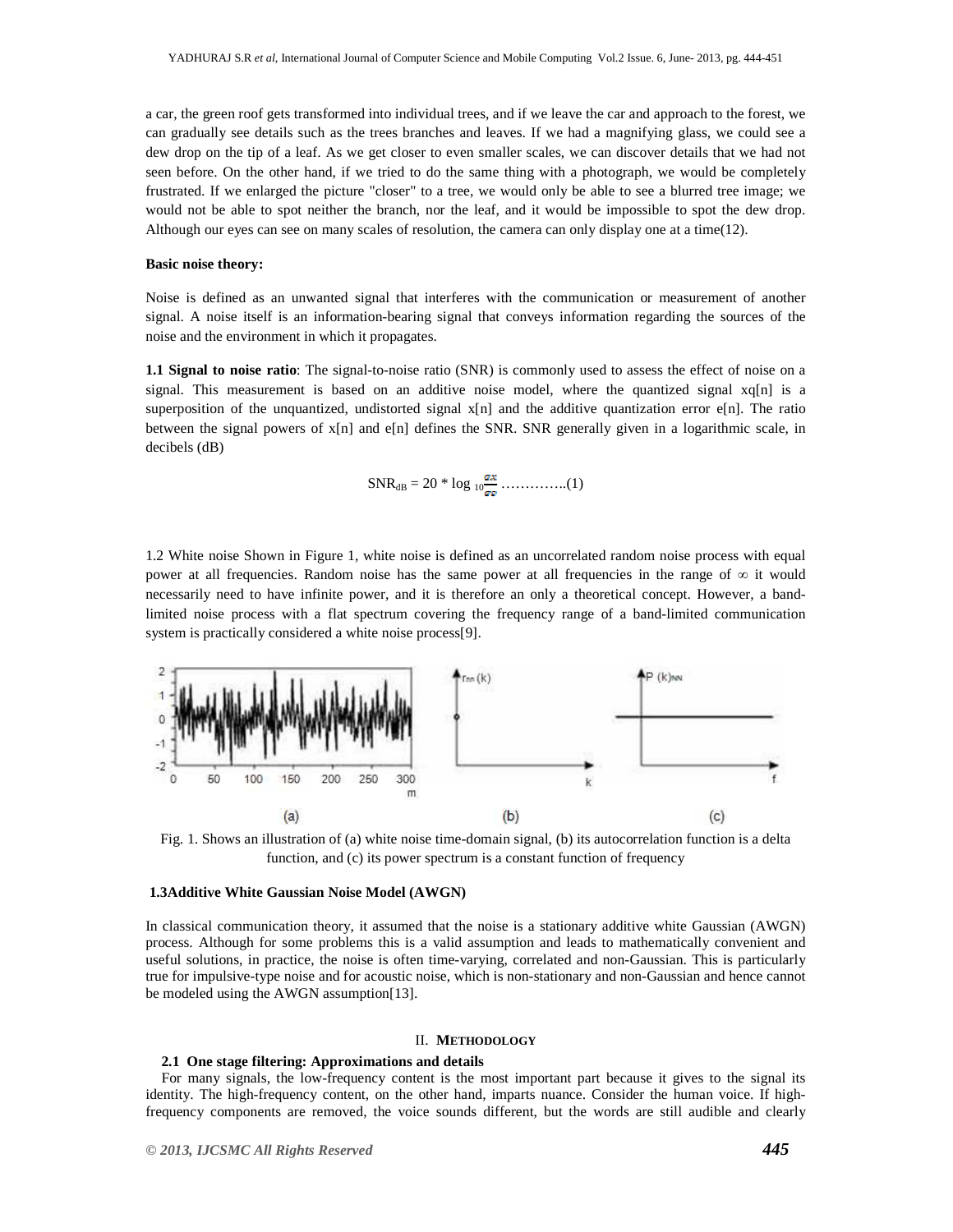recognized[4]. However, if enough low- frequency components are removed, the resulting audio signal is not clear. In wavelet analysis, approximations are the high-scale, low-frequency components and the details are the low-scale, high-frequency components of the signal. Figure 2 shows the steps for signal decomposition.



Fig.2. Show the way to decompose a signal

#### **2.2 Multiple-level decomposition**

The decomposition process can be iterated, with successive approximations being decomposed in turn, so that one signal is broken down into many lower resolution components. This is called the wavelet decomposition tree that is shown on figure 8.



Fig. 8. Shows the process of performing, the multiple decomposition, which it is called wavelet decomposition tree

#### **2.3 Number of levels**

Since the analysis process is iterative, in theory it can be continued indefinitely. Realistically, the decomposition can proceed only until the individual details consist of a single sample or pixel. Moreover, the processes include selecting a suitable number of levels based on the nature of the signal, or on a suitable criterion such as entropy[12].

#### **2.4 Wavelet reconstruction**

Discrete wavelet transform can be used to analyze, or decompose, signals and images in a process called decomposition or analysis. Conversely, reconstruction or synthesis is the process of assembling hose components back into the original signal without loss of information. While being this transformation, it is desirable to establish its investment, i.e. to return to the original signal from the output tree. This methodology follows reasoning in the opposite direction, i.e. from the coefficients while depending on the number of levels and considering the high frequency (H') and low (L') bands that must be obtained from the reconstructed signal S, shown in figure 3. The mathematical manipulation that affects synthesis is called: the inverse discrete wavelet transforms (IDWT). In order to synthesize a signal by using Wavelet Toolbox software, we reconstruct it from the wavelet coefficients.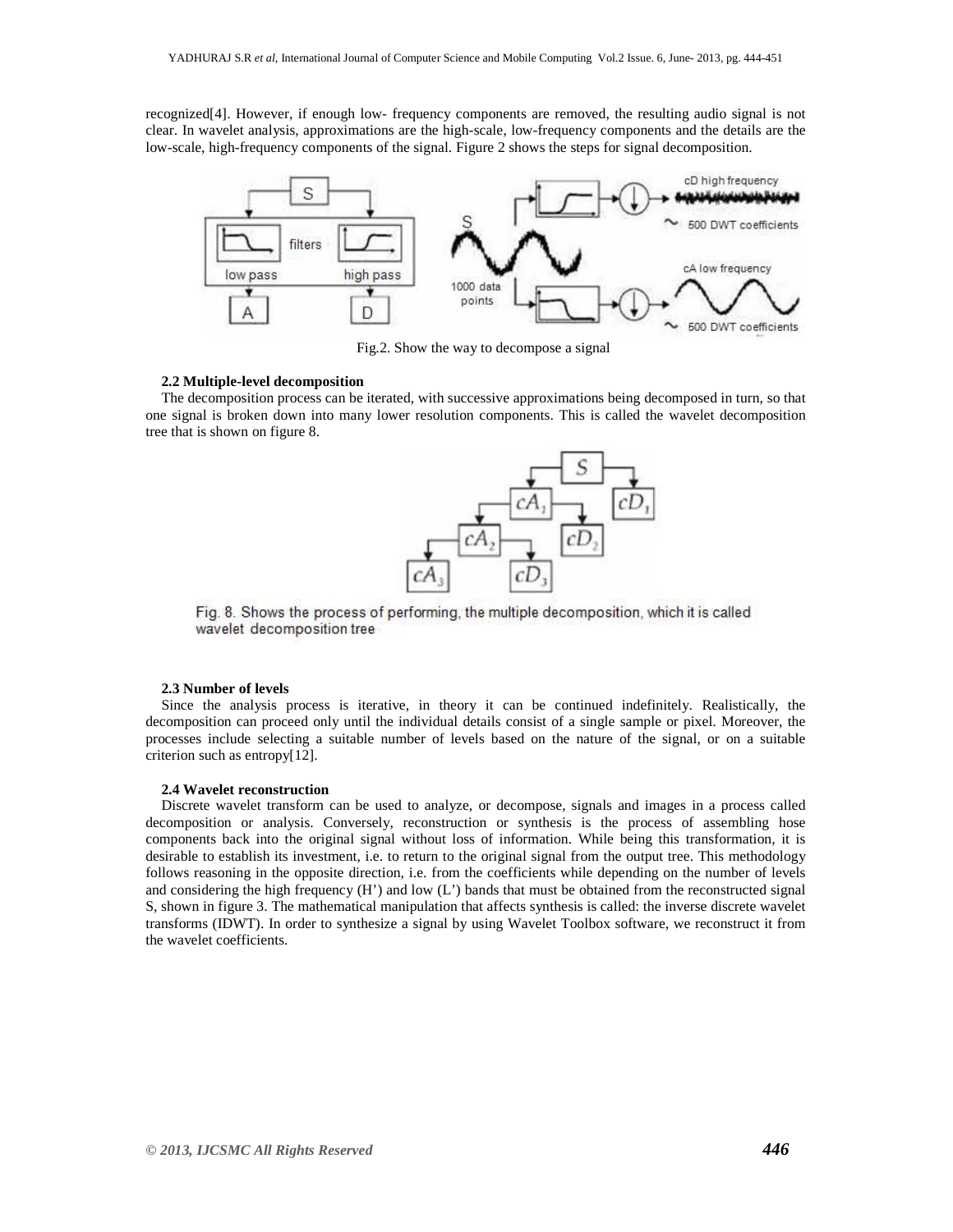

Fig 3. Show how to reconstruct a signal using wavelets

#### III. **RESULTS ANALYSIS**

To verify our DWT algorithm for Noise removal, we have used the PPG Signals where Gaussian noise is added with the input PPG Signal. Then different wavelets such as db4, bior3.3, coif1, sym2, haar are applied to the noisy PPG Signal. After that the filtered signals are analyzed. Aspects that have been carefully considered are: The logic and arithmetic involved in the data acquisition and the analysis of the PPG signals and the nature of the information to be stored. [2] Analysis of our proposed methodology involves filtering as well as to study the change in characteristics of the signals after the each filtering operation and calculating the Beat rate from the PPG Signal.



Fig4: Input PPG signal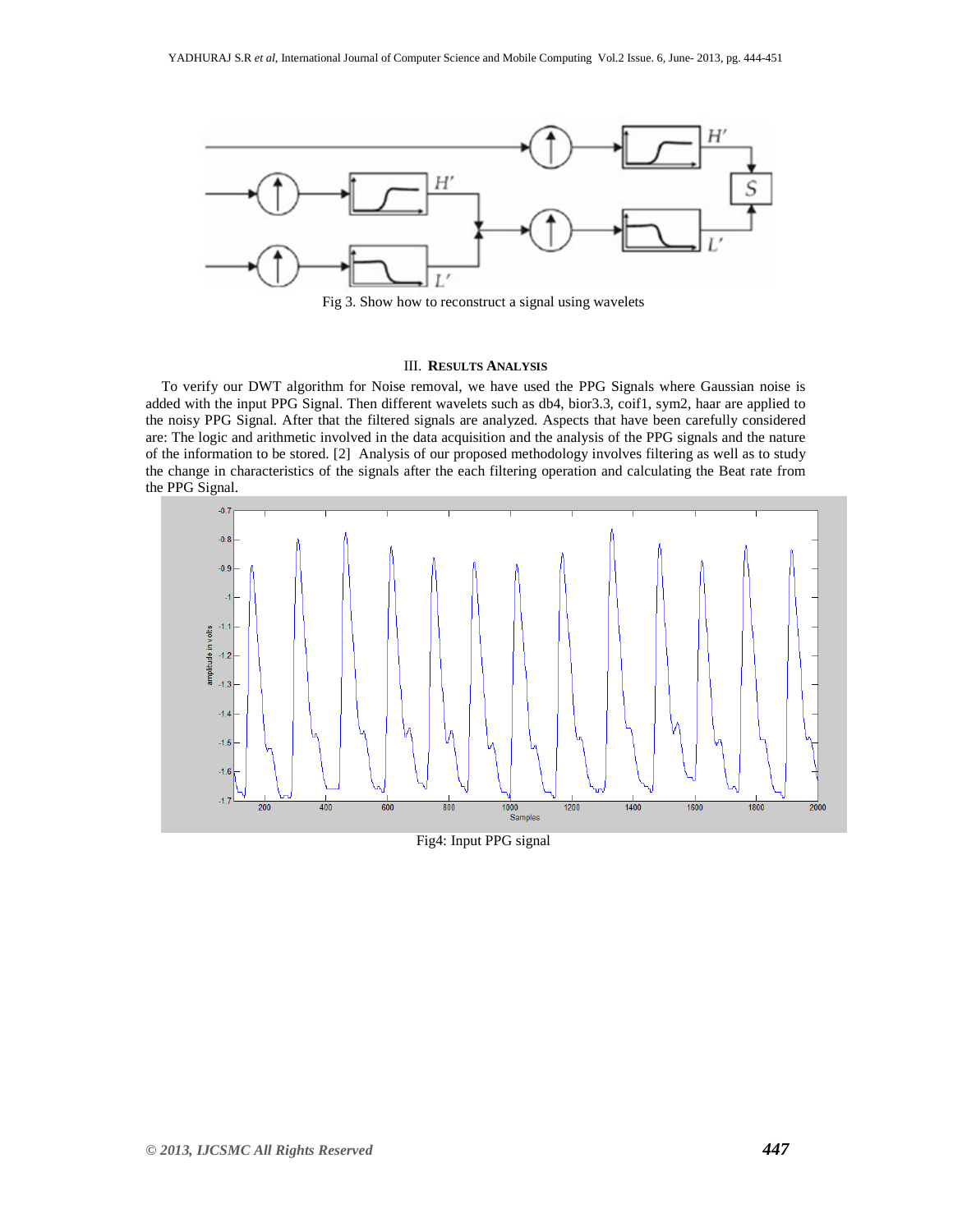

Fig7. Filtered PPG Signal by 'coif1'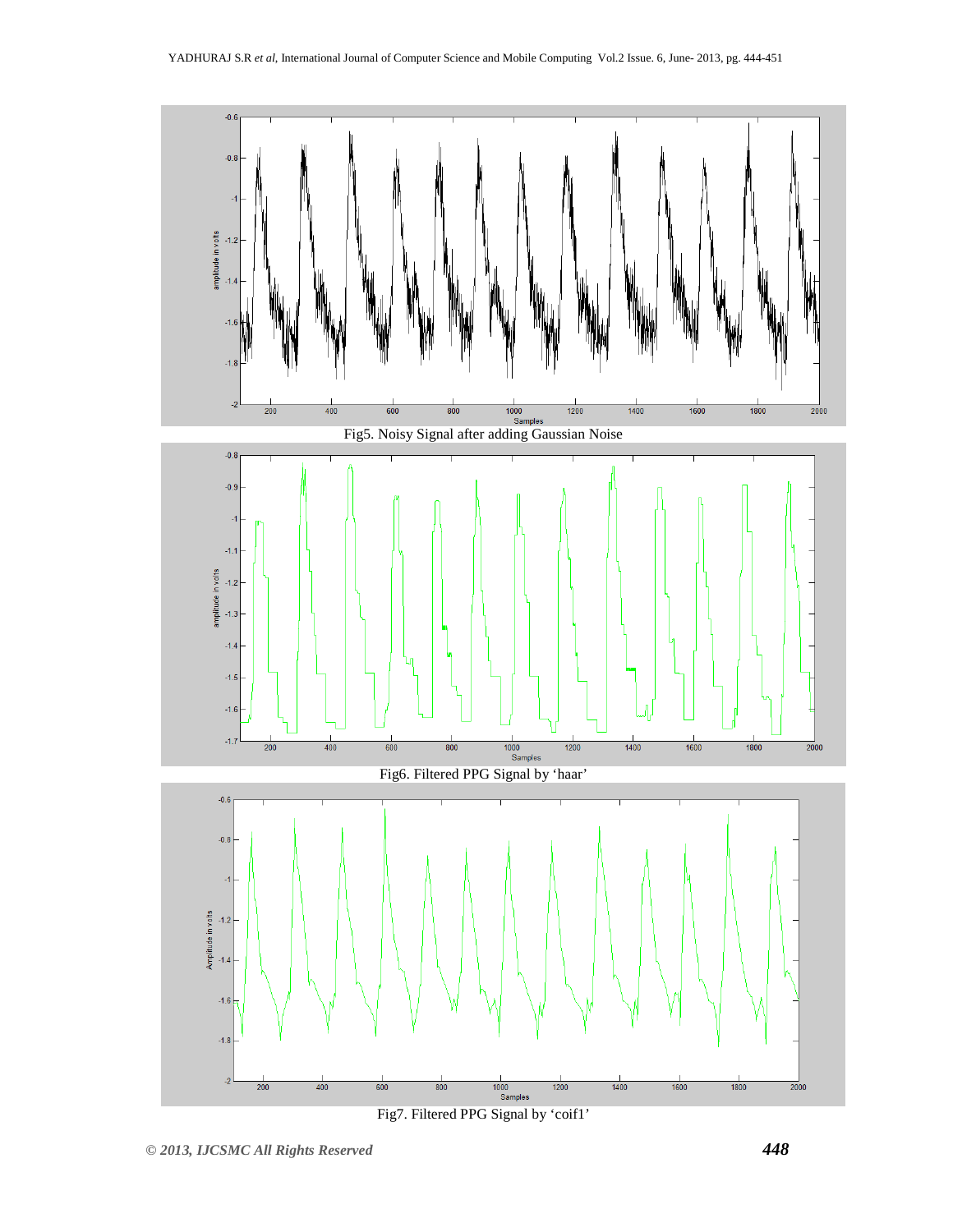

Fig10. Filtered PPG Signal by 'db4'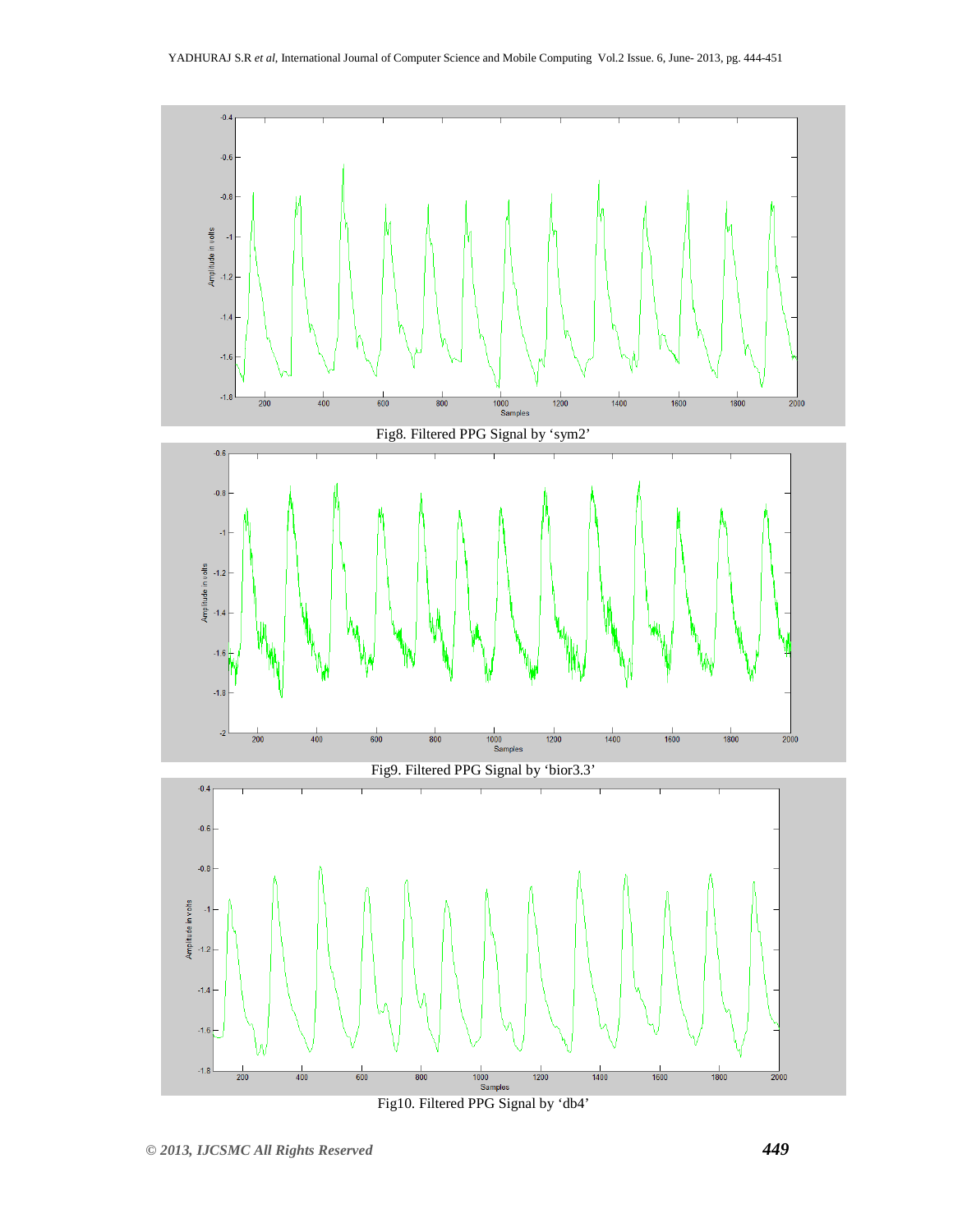**Table.1**  Signals Mean Median Standard Deviation Cross correlation Input PPG Signal 1.3958 1.49 1.49 0.26935 ---Noisy PPG Signal 1.3974 1.4767 0.27813 0.6614 bior3.3-Denoised Signal 1.3972 1.4788 0.26518 0.7406 Haar- De-noised Signal 1.3973 1.4887 0.2484 0.7250 db4- De-noised Signal 1.3970 1.4691 0.25611 0.7572 sym2-De-noised Signal 1.3971 1.4831 0.2546 0.7463 coif1- De-noised Signal 1.3975 1.4913 0.25296 0.7543

We have consider the db4 wavelet for filtering purpose and the Heart Rate can be calculated after de-noising process using various methods. Below tabulation (Table-1) describe the standard and mean abs deviation of the filtered signals with different wavelets approach.

Biosignal processing has been rapidly developing, increasing the understanding of complex biological processes in a wide variety of areas. Wavelet transform (Daubechies, 1991) , Daubechies (db4) wavelet functions is a powerful time frequency approach which has been applied to PPG Signal and it shows efficient results as compare to other wavelets. The Signal reconstruction is more accurate in db4 whereas the others are less effective for our data. The mean absolute deviation of the (De-noised Signal-,,db4") signal is also almost equal with the input PPG Signal[13].

#### IV. **CONCLUSION**

.The analysis can lead to identify the content of PPG signal which is different for healthy and cardiovascular patients. From the table it is clear that the original signal and db4 denoised signal are more correlated compared to other wavelets used. Hence it can be used for analyzing PPG. Analyzing PPG signals carefully can give us information related to diabetes and arthritis patient, because in their case there is a difference in the pulse shape changes as a function of disease which can be well observed visually. We also investigated heart rate and respiratory rate using PPG signal.

#### **REFERENCES**

- [1] Subhash Bharati & Girmallappa Gidveer "Waveform Analysis Of Pulse Wave Detected in the fingertip with PPG" International Journal of Advances in Engineering & Technology, March 2012.©IJAET ISSN: 2231-196392 Vol. 3, Issue 1, pp. 92-100
- [2] J.S.Sahambi etal, "Using Wavelet Transforms for ECG Characterization An On line Digital Signal Processing System,"IEEE EMBS Magazine, vol 16, no.1, pp77-83 1997.
- [3] Joydeep Bhattacharya Partha Pratim Kanjilal and V.Muralidhar,"Analysis and Characterization of Photo-Plethysmographic Signal",IEEE Transaction on BioMedical Engineering, vol 48,No.1,pp 5-23, January 2001.
- [4] M.H.Sherebin, R.Z. Sherebin, "Frequency Analysis of Peripheral Pulse Wave Detected in the Finger with Photoplethysmograph".IEEETransactiononBiomedical Engineering, Vol.37No.3, March 1999.
- [5] K.Meigas, R.Kattai, M.Nigul, "Comparisons of Signal of Pulse Profile as Skin Surface Vibration PPG and Doppler Spectrogram for Continuous Blood Pressure Monitoring". Proceeding of The International Federation for Medical and Biological Engineering, Vol. 3, 2002.pp. 510-511.
- [6] Peck Y.S.Cheng and P.R.Smith, "An Overview of Non-Contact Photoplethysmography", Dept.of Electronics & Electrical Engineering, Loughborough University, LE 1 1 3TU, UK, pp57-59.
- [7] Semmlow, John. L., "Biosignal and Bimedical Image Processing MATLAB-BASED APPLICATIONS," Rebert Wood Johnson Medical School, New Brunswick, New Jersey, US.
- [8] Metin Akay, "Wavelet Applications in Medicine," IEEE Spectrum, pp 50-56, May 1997.
- [9] Vincent P.Crabtree, "Prospective Venox Feasibility Study," Dept. of EEE, Loughborough University.pp.27-27.
- [10] M.H Sherebrin and R.Z. Sherebrin, "Frequency Analysis of the Peripheral Pulse Wave Detected in the